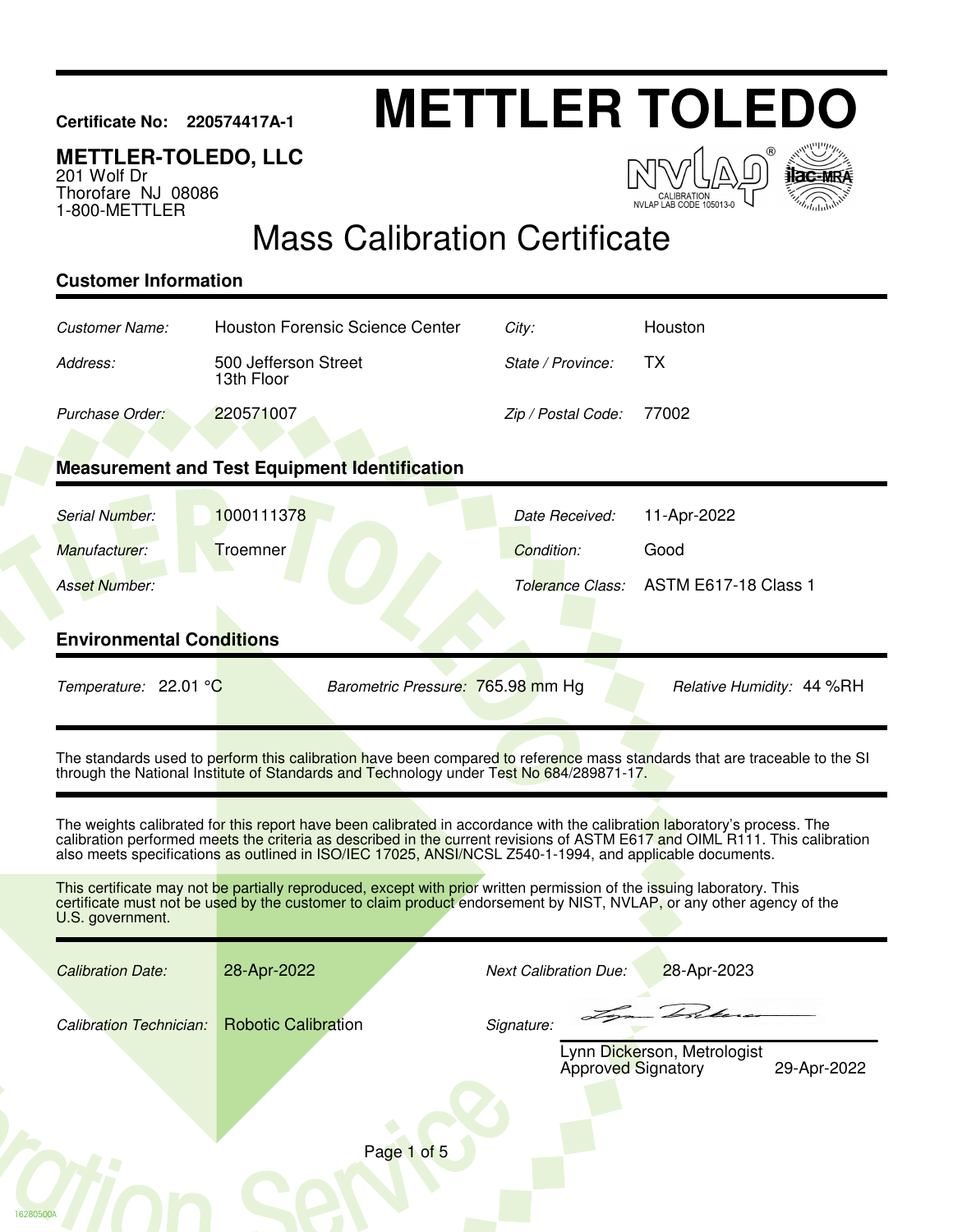#### **As Found Data**

| Nominal<br>Value&Suffix | Serial<br>Number | True<br>Mass | Conventional<br>Mass | Uncertainty<br>(mg, $k = 2$ ) | Tolerance | Density<br>(g/cm <sup>3</sup> ) |
|-------------------------|------------------|--------------|----------------------|-------------------------------|-----------|---------------------------------|
| 1 <sub>g</sub>          | 1000111378       | 1.0000118g   | 1.0000123 g          | 0.0060                        | 0.0340 mg | 8.03                            |
|                         |                  |              |                      |                               |           |                                 |
| 16280500A               |                  | Page 2 of 5  |                      |                               |           | 1 As Found / 1 Total            |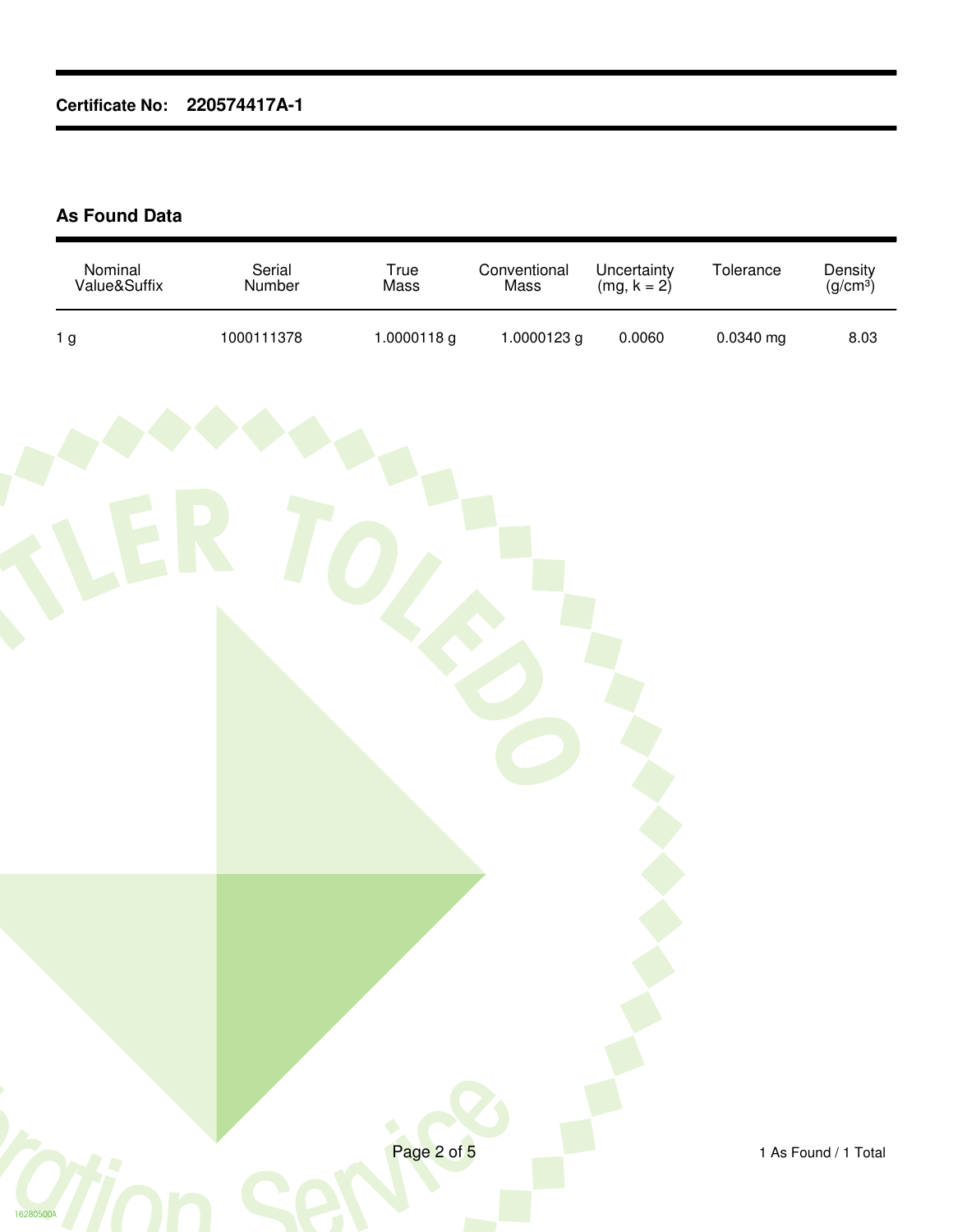#### **As Left Data**

| Nominal<br>Value&Suffix | Serial<br>Number | True<br>Mass | Conventional<br>Mass | Uncertainty<br>(mg, $k = 2$ ) | Tolerance | Density<br>(g/cm <sup>3</sup> ) |
|-------------------------|------------------|--------------|----------------------|-------------------------------|-----------|---------------------------------|
| 1 <sub>g</sub>          | 1000111378       | 1.0000118g   | 1.0000123 g          | 0.0060                        | 0.0340 mg | 8.03                            |
|                         |                  |              |                      |                               |           |                                 |
| 16280500A               |                  | Page 3 of 5  |                      |                               |           | 1 As Found / 1 Total            |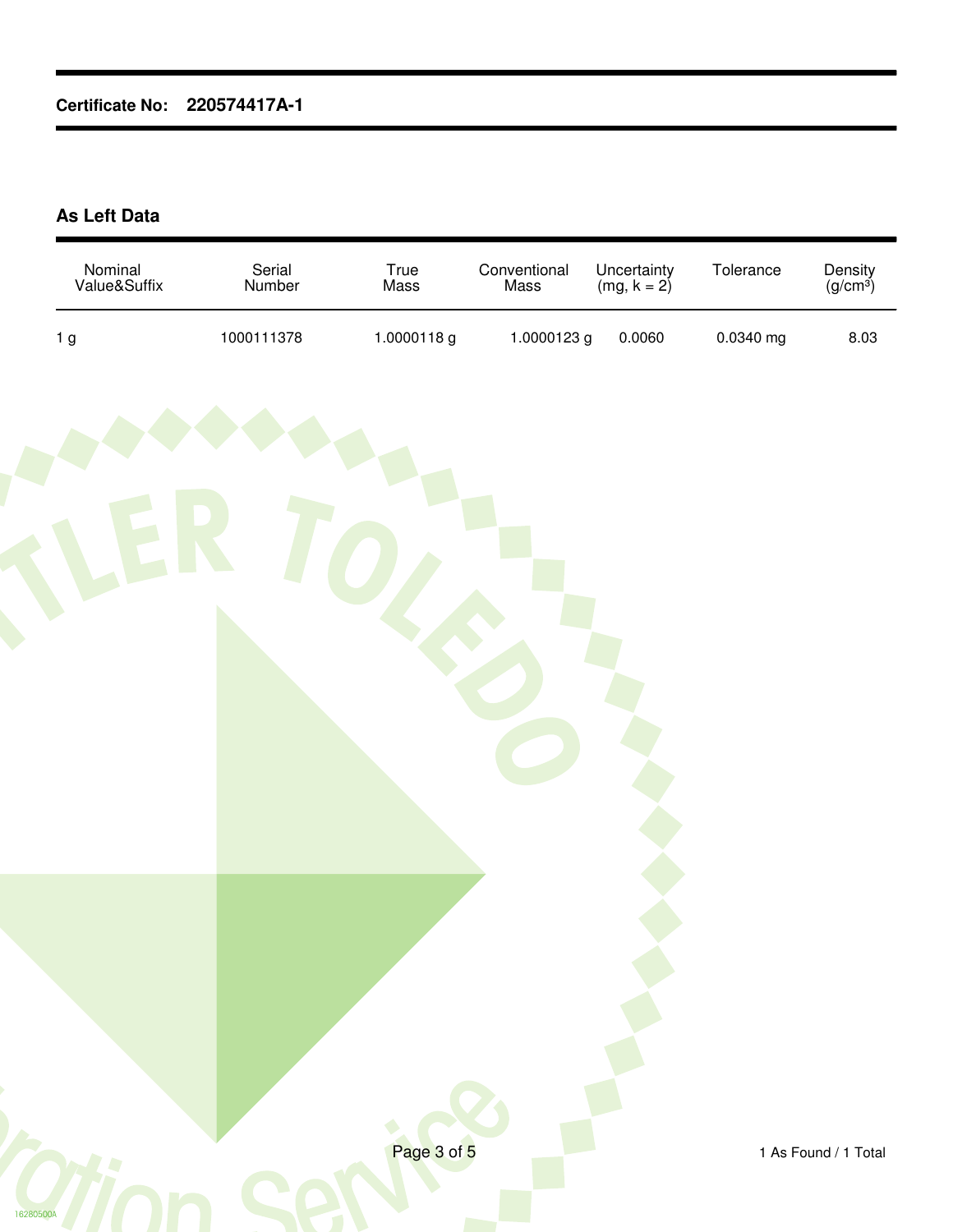#### **Standards and Comparators Used**

| 01-Sep-2022 A5XL-134<br>01-Jan-2023 | Multi A-B |
|-------------------------------------|-----------|
|                                     |           |
|                                     |           |
|                                     |           |
|                                     |           |